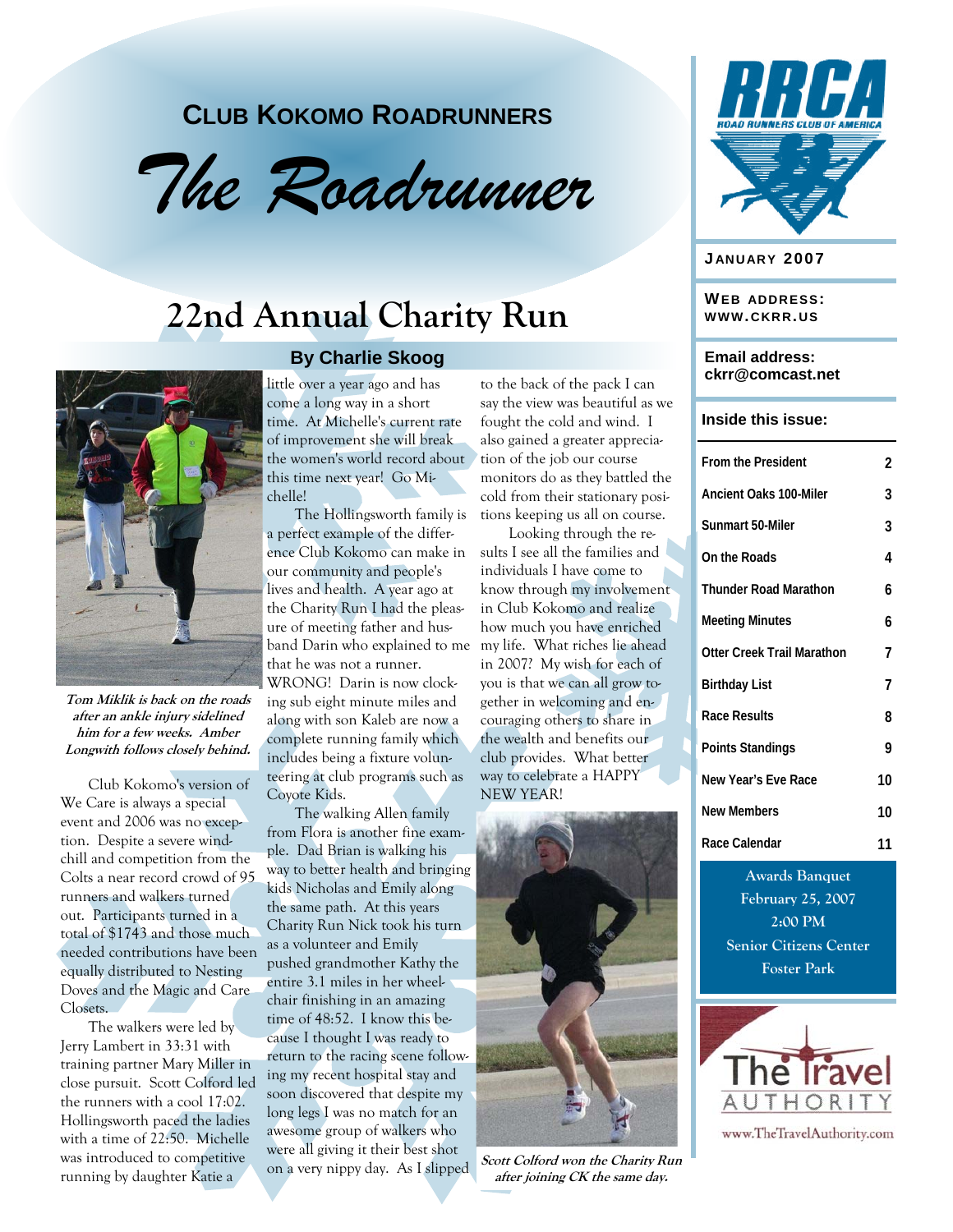### **From the President**



The New Year is right around the corner. This means we all look back over last year at the accomplishments and memories of another year gone by. It is also the time of year when we not only reflect on last year, but look ahead to the New Year coming. Inside we want to commit ourselves to a running lifestyle. Many have expressed they aren't able to run as much as they'd like. We all know that regular exercise is a key component to health and fitness. Running packs in more fitness and calorie burning than any other exercise. The issue for us is how to make a lifestyle of running. Here are some helpful tips to accomplishing this in 2007.

Make Running a Priority- This one is key. If something is important to you then it always shows up on the days list of events. Once it's there, it can't be ignored. Make running a priority for you.

Schedule Workouts in Advance- Decide each week what you will be running based on your other life commitments. If you have a school event with your child, it isn't a good day to schedule a long run. This day will need to be a short run. You

#### **by Ray Tetrault**

can always modify your weekly schedule as things come up, but decide at the beginning that you are going to get these workouts in.

Remember Why You Run- Taking an hour a day for exercise is not a selfish act. Committing personal time to exercise will make you healthier, happier, and more able to perform effectively through the day. As a result of running, you will have more energy for work and other activities, which means everyone around you benefits by your decision.

Run in the Morning- Many time stressed people have taken to running at early hours. None I have met started out excited by the prospect, but once they began a morning routine, they like getting up. Some find their workouts are premium because their energy hasn't been used up all day yet. It is easier to get up in the morning while refreshed than to go out in the evenings after a long day of normal, everyday life.

Commute to Work- If a locker room facility is available to you, consider running to work. It will save you water and you get two workouts in each day as you will need to run back home. One runner packs one week worth of clothes to his office on Monday mornings. This way he has to run to work to get his clothes!

Let Others Know What You Are Doing-Build accountability with your friends, some of whom will never be a workout partner. These people will be impressed with your dedication and brag to others about you. They will constantly ask how your running is going.

Find a Training Buddy- One way to make certain you fit running into your busy schedule is to find other runners who will depend on you to show up. Knowing someone will be waiting for you is incentive to get there on time ready to run. If you don't go, you will feel guilty. Find runners who are close to your abilities or slightly faster and work to stay with them.

Make running a choice for yourself in 2007. Don't do it for just you alone. We have a slowly dying country with no answers except more pills for health problems. Do it as a way of helping others help themselves. I always think of Kelly Wright who comes to

our club runs with kids from her school. How many of you bring others to run with you?

SYMPHONY RUN- We have had several conversations with Kokomo Symphony Orchestra concerning their event. This used to be a larger race, but in recent years has become smaller and smaller. This coming year 2007 the organizers are making a tremendous effort to put this race back on the map. I am strongly encouraging you to participate in this years race. All of the money goes towards supporting the Kokomo Symphony Orchestra.

NEW YEARS EVE RUN- I don't care about the possibility of bad weather! Running is a choice each day. And with all the gear you have, it doesn't matter if it is sunny, snowing, sleeting, or pouring rain. This event helps our Coyote Kids Summer Running Program. The support we receive from this race supports the kids. I was asked what my goals were for Coyote Kids this year. Let me give you my longterm vision. A complete running park with trails maintained by CKRR members. A multi-purpose building used for our awards meetings and other club events throughout the year; our CKRR clubhouse for all to use. A concession style trailer for our results and sound system to be used at our runs so we can HEAR what is being said. Club membership over 1000 participants. Coyote Kids over 3000 participants. Enthusiasm so high it's unmeasurable. Electronic monitoring equipment for all our events as they are filled beyond capacity. Annual marathon trips surpassing 100 participants each year. Indoor track facility with a full calendar of events. Where does it all begin? By coming out in force to the New Years Eve Run and bring along some new friends. It's seeing the potential rather than the problems. It's thinking bigger and better. See you on New Years Eve! (In case you are wondering, I AM SERIOUS about my long-term vision).

See you on the roads, Ray Tetrault a.k.a. Captain Coyote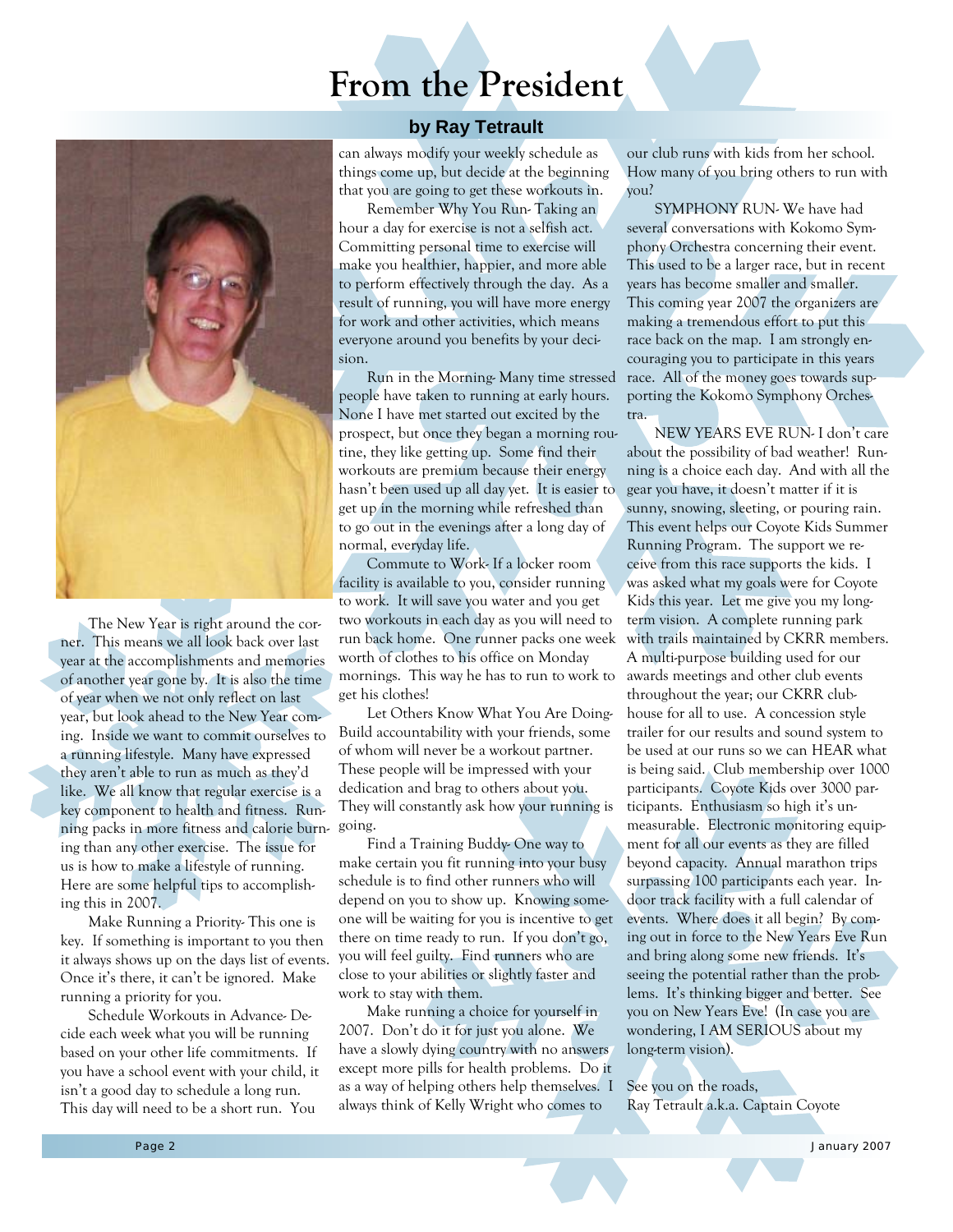# **Ancient Oaks 100-Mile Run**

Now that I've gotten a good night's sleep without being wakened by intense foot pain and throbbing, here's my account of the Ancient Oaks 100 mile run. This race is held each year in the Enchanted Forest in Titusville FL the Saturday after the Day of Infamy (Pearl Harbor Day, December  $7<sup>th</sup>$ ). Starting at  $7<sub>am</sub>$  just after sunrise, we headed out onto a mile of loose to compacted sand, then mostly single track compacted sand with an over abundance of roots in some areas, and three boardwalks of a hundred yards down to ten yards for a total loop distance of 3.459 miles or so. The first part of the run is along part of the forest being restored to scrub land which supports a different type of wild life than the mature forest in which the rest of the loop is run. To achieve this, the park management cut down most of the vegetation in this area which makes it ugly for now. It was in this section that I spotted the first

#### **by David Hughes**

live armadillos I've seen in the wild. There was also a foot and a half long turtle watching us on our journey through his home. The rest of the loop is amongst live oaks and pine and Hercules' club, a tree with curious

bumps all over its trunk. The live oaks support epiphytes, harmless plants which grow on the trees without harming them, plants like ancient pine and resurrection fern. It's really weird since I'm not used to seeing forest floor plants growing all along huge tree branches. Why did I notice this stuff? Because we had to transverse the same loop 29 times!

Since the space shuttle launch was delayed from Thursday night to Saturday night we kept close track of when it was scheduled to take off. As the time approached, I grabbed my binoculars and headed out for another loop hoping to get to the part of the course closest to the launch site. Then just at 8:52 pm I saw the eastern sky light up near

the ground and heard spectators cheering. So I raised my binoculars to see the great fireball ascending and waited for the part I was most looking forward to—the deep rumble to be felt. The woods got all dark again, and we resumed our trek knowing we had experienced one of the most dramatic events produced by mankind. The day before I had stood at the Canaveral seashore in a strong wind watching another dramatic event and thinking of a verse from the Psalms: "The floods have lifted up, O Lord, the floods have lifted up their voice, the floods lift up their roaring. Mightier than the thunders of many waters, mightier than the waves of the sea, the Lord on high is mighty!" (Psalms 93:3,4, RSV) Again thanks to God's help I finished. My time was 31:23:48, near last place, but, hey, who's keeping track?

# **Sunmart Texas Trail Endurance Run**

The SunMart Texas Trail Endurance Run took place on Saturday, Dec. 9th in Huntsville State Park. We Hoosiers were expecting to find Texas warmer than Indiana, like really warm, but the at the 7:00am start for the 50 mile it was 22 degrees. I am not sure if the high temp even reached 47. This course was a 12.5 mile loop around a Lake Raven, no mountains just sand and tree roots and some good slopes. So I ran around this loop four times and I had a goal to finish in 10 hours and 10 minutes. Well 11 hours and 6 minutes later I crossed the finish line in the dusk. Two days later I am walking on the treadmill and when I finished I told Trav that I walked that same pace for my 50 miler "RUN", 13:19. I finished 159 (my bib number was 160) out of

#### **by Gina Sheets**

284 starters. I was on target for the first two loops. I did not account for two bathroom breaks each loop and a shoe change. I must confess I actually sat down at an aid station on the last loop (I was sure I was dying). If you can believe this I never hit the dirt one time, tripped a lot but did not make ground contact. I tried talking Trav into running the 50k and after he saw all the swagg he was jealous. The SunMart is known for its hospitality, great shirts, bags, travel kits, sun glasses, rain poncho's and much more plus once you finish your choice of a jacket or an afghan and a medal. Did I mention the food yet? You all know the reason I "RUN" these 50 milers is to do the two things I enjoy doing the most, eating and "running". Well the SunMart has the food. A great pasta meal

the night before, and then the day of the race they have a huge cafeteria set up at the race site and feed everyone, breakfast, lunch and supper and it is great food, lots of choices. The aid stations are just as good and the volunteers are super. What I enjoyed about the race was the fellowship, I recently was accepted into the Marathon Maniacs Club and I met three Maniacs and ran with one for three loops. (In order to get into the Marathon Maniacs the minimum qualifier is three marathons or ultras in my case, in 90 days. I have completed four ultras in 90 days.) Next year if you want to see the top trail runners in the world be sure to go to Sun-Mart as it will be the course for the international ultra run.

**FOR RENT in Highland Park- Three bedroom house with two full bathrooms, laundry facilities, newly updated kitchen, all new electricity. The house is located directly behind the Parks and Recreation Building in Highland Park. Your neighbors are the Tetrault family. No mowing or snow removal. If you are a club member we will rent it for \$550 per month plus utilities. Damage deposit is \$300. See Ray Tetrault or call during the day at 454-5497 or evenings at 854-1393.** 

The Roadrunner Page 3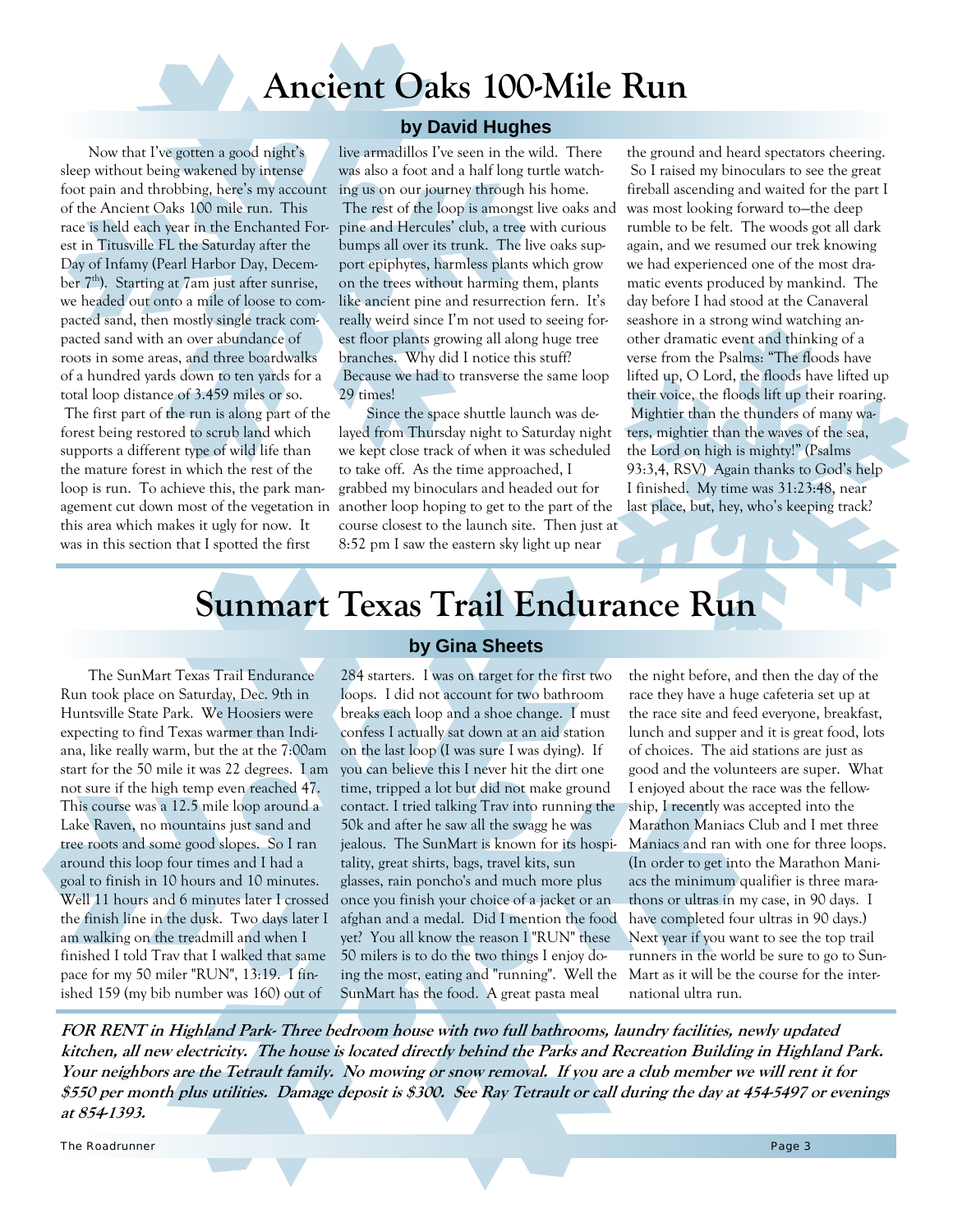



### **By Johnnie 'O**



It was the night before Club Kokomo's turn at helping Goodfellows, and all through the house, Johnny 'O was pacing and fretting about. "My volunteer list is short, it keeps

shrinking, and I may not have enough helpers," Johnny 'O exclaimed.

 "No need to worry," Annie 'O replied. "Your friends always respond when needs arise."



**CK Goodfellows at Meijer's on December 12th.** 

And she was right!

Since 1911, the Kokomo/Howard County Goodfellows organization has been helping mothers buy clothes for their children. Johnny 'O has been a member of Goodfellows for more than 30 years, and providing clothing for 2,000 kids each year is the best present he receives at Christmas. He didn't believe such a present could get better, but it has.

Last year, Johnny 'O asked Club Kokomo to take one of five Goodfellows shopping nights at Meijer, and help mothers figure out if they were above or below their voucher limit before going through the check out line. More than 10 members responded, which prompted Johnny 'O on Christmas to lift a glass of Guinness in appreciation.

At Christmas this year, Johnny 'O raised two glasses of Guinness in appreciation, because his short list expanded quickly as the shopping time neared. Johnny 'O does not know all the sacrifices CK Goodfellows made to help him, but he does know that Mike and Marsha Daugherty drove from Winamac, Charlie Skoog worked despite pain from his mending ribs, and Dave, Nancy, Kylie, and Wesley White helped despite an auto accident earlier in the day.

Also, TA and Heather Weber celebrated Heather's birthday as Goodfellows. We did manage to embarrass Heather with a rousing round of "Happy Birthday" as she stood turning red in the Meijer children's depart-

ment. In addition to it being Heather's birthday, she had planned to continue studying for an important final. Instead, she lined up a babysitter, closed her the door to help others.

Will Irvin gave up a poker game and a night out with the boys, and Mike Deardorff had to work with Lorene Sandifur! Other CK Goodfel-

lows included Sylvia Burgin, Stan Shuey, Joyce Pennycoff, Lenora Hulet, and Lynn and Kierra Howell.

Help from friends once again made Johnny's Christmas special. Thank you and I wish you the best in 2007.

#### **A JOURNEY TO REMEMBER**

I took a remarkable journey with kids on a chilly Friday night in December. We traveled through some of Kokomo's toughest neighborhoods where wailing sirens often are heard. This time it wasn't sirens that broke the night's silence; it was the melodious voices of children singing carols and saying "Merry Christmas."

 My trip was prompted during lunch after the planting of 12,000 tulip and daffodil bulbs in downtown Kokomo on a Novem-



**Mike Deardorff and Lorene Sandifur.**

ber Saturday. Amiee Hale, Sts. Joan of Arc and Patrick School teacher and student council sponsor, asked me to accompany her and student council members while they delivered gifts to children of a parent or parents in jail.

books, and headed out Project. The Howard County Sheriff's De- The program is called the Angel Tree partment provides gift guidelines and a list of recipients. The department advises that adult males go along for safety reasons. Of course, I could not say "no" after Amiee and the kids spent a morning in the cold helping me.

> So Dec. 15, Sandy (Snodgrass) the bus driver, Amiee, Principal Annie 'O, Denise (a teacher and student council sponsor), Father Dudzinski, parents Cary and Marci



**Sylvia Bugin and Stan Shuey.**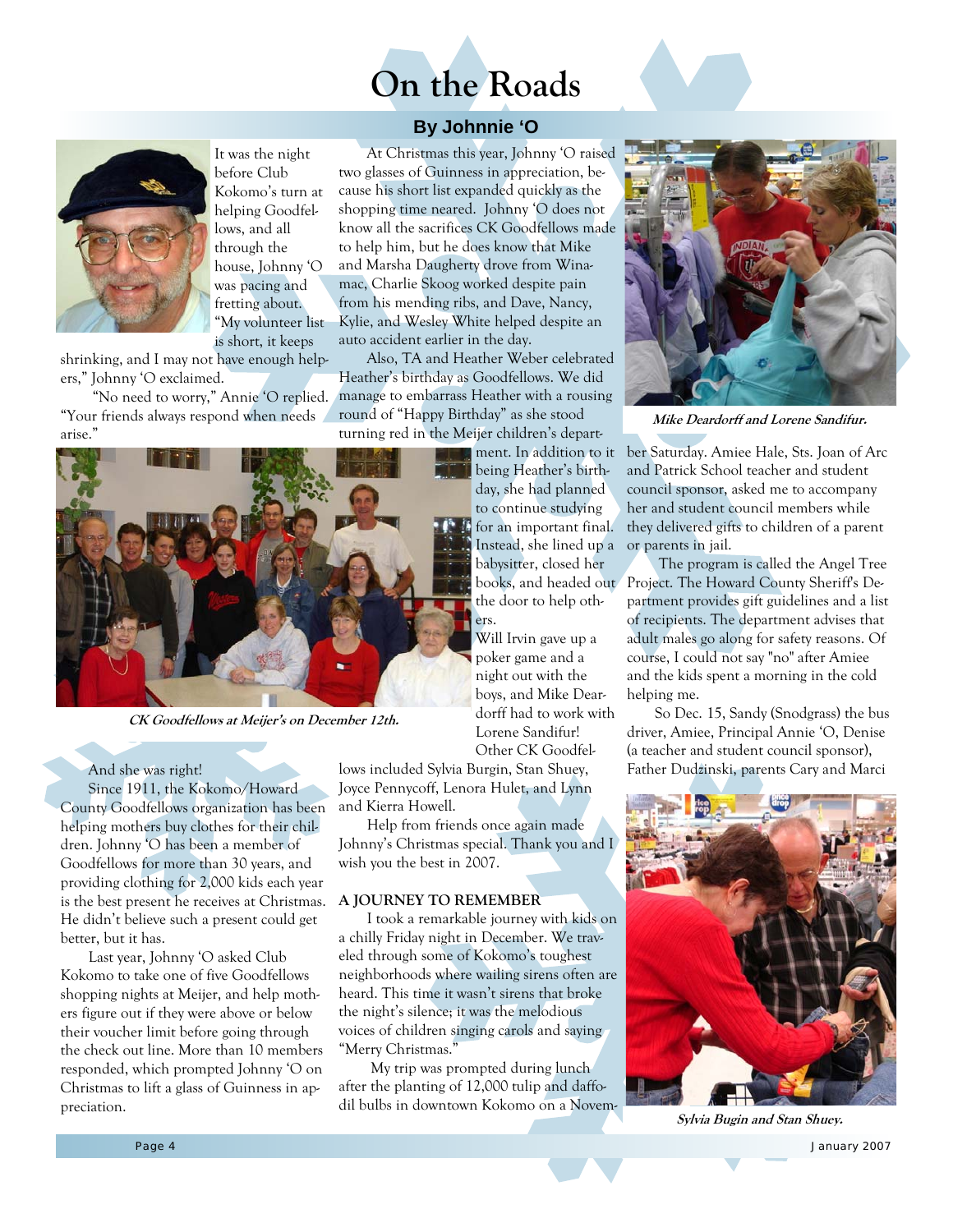# **On the Roads (continued)**



**Nancy, Kylie, and Wesley White.**

Brown and their third grade daughter Alexisi, and I joined 13 fourth through eighthgrade students, including one dressed as Santa, for a memory-making jaunt.

 I marveled at Sandy's driving skills as she wheeled a full-size school bus around tight corners and through narrow streets as we searched for our assigned homes. I marveled even more at the fearless spirit and joy of the kids.

My guess is that Father Dudzinski weighs 130 pounds in a soaking wet vestment, so you can understand my apprehension when I was told it was our job to knock on the doors and explain why we were there. Although Father and I were the first people the door answerers saw, Father never had to say much.



**Joyce Pennycoff and Lenora Hulet.**

When the residents saw Santa and heard the singing students, their suspicious frowns melted into smiles, and they called their children to join them. The little kids' eyes sparkled and their lips broke into smiles when Santa knelt down and talked to them. When he handed them presents, I swear I could see their hearts pounding through their shirts. Mothers took pictures of their children with Santa, and the Sts. Joan-Patrick kids sang loud and long – a bit too long in some cases for my comfort. The students, however, ignored barking pit bulls, a sign on a front door that read, "Don't worry about the dog; beware of the owner," and my let's get-backto-the-bus-gestures as I watched curious neighbors peaking around closed window blinds.



#### **RACE FOR THE CURE**  Mark April 21, 2007,

for the Komen Indianapolis Race for the Cure. Johnny

'O again will be forming a team. He will attend a 6:15 p.m. captain's meeting in Indy Jan. 10 at Landmark Center Office Building. He will have team information in February's newsletter and at the Awards Luncheon.

#### **THE KOZTECKI'S**

Received a "Hello" from long-time CK members John and Lien Koztecki, who are now living in Texas. John works at the family center at Randolph AFB. Their address is: 1321 Arroyo Verde, Schertz, Texas 781454.

**FINAL THOUGHT**  Go Irish. Beat LSU!



**Lynn Howell and Charlie Skoog.**



**Mike and Marsha Daugherty drove down from Winimac to help.**



**Kierra Howell teamed with T.A. and Heather Weber.**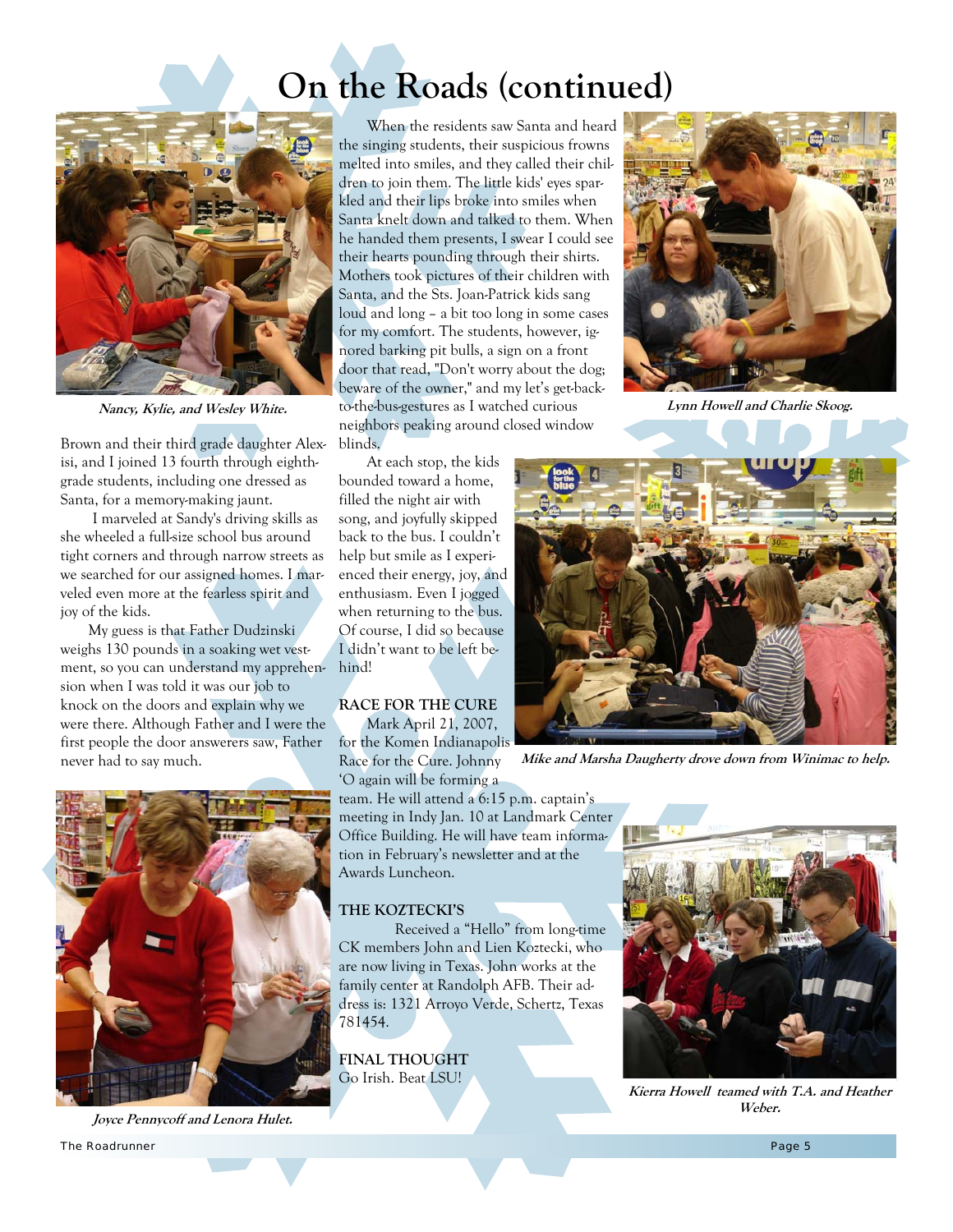# **"Thunder Road" Marathon**



"Thunder Road" in Charlotte, North Carolina was a super marathon. It is not a marathon for the "faint of heart" or the "hill haters". Ray, Missy, and I traveled to Charlotte, N. Carolina for a beautiful trip through the mountains to continue our quest of a marathon in every state! It was my 9th, Missy's 12th, and Ray's 13th state. We were thrilled when we hit the finish line. As I said, it was rolling hills. The weather was sunny and COLD! The temperature at the start of the race was a crisp 18 degrees...brrrrr and the

#### **by Robin Tetrault**

high was 38 for the day. At least the sun was shining and there wasn't any wind to speak of. The race ran through the historic neighborhoods and beautiful homes of Charlotte for the first half. The second half was also a very nice run through a more industrial side of the city. Missy and I were ready for the distance, but we weren't ready for the hills that NEVER ended. Even the finish was uphill. Ray ran just to get the state, as we already had it in our plans before he scheduled his hernia surgery. Ray also struggled with stomach problems. I asked Missy and Ray to share their high and low experience of the race on the way home. This has

become a tradition since one of the marathons....I think Brenda started it after Maine. Ray said his low and high was the same..."having to find a port-o-pot" and "finding a port-o-pot"! (funny Ray) Ray's finishing time was 5:18. Missy's low was the last BIG hill at mile 21 and her high was the finish line! My low was between mile 18 and 19, so far to go and so many hills... and my high was the wonderful traffic control and 2 complete lanes to run in at all times. The finish was also a BIG high for me. We were a little concerned we wouldn't finish before

the 6 hour cut off but my time was 5:54 and Missy was 5:55. It is always a treat to run a marathon with my daughter, and with the hills, we kept each other going.

 We stayed with our best friends from our hometown that have relocated to Charlotte. We probably stayed up too late and ate too much but the time with them was well spent. We also got to attend their Christmas Extravaganza at their very large church. It was a fabulous outreach event that we enjoyed thoroughly, except for the extreme cold. They even had outdoor activities. The temperatures that weekend were very cold for those southerners! We were dressed for it and only complained a little.

 As I write this, Ray is recovering from hernia surgery he had when we returned from our trip. The rest will do him good as we don't have another marathon planned for 2007 until the fall. It will be the club trip to Ashland, Wisconsin. So mark your calendars for the weekend of October 13th and work up the miles to be able to go with us. They also offer a half marathon. More details to come! Have a blessed Christmas as we celebrate Christ's birth, and a happy new year on the roads!

## **Meeting Minutes**

Club Kokomo Meeting Dec 4, 2006 as reported by Treasurer Mark Shorter

1. Brief financial report by Treasurer Mark Shorter

2. Elections: Many ballots have been returned. Gary Jewell and Mary Miller will be asked to count them.

3. New Year's Eve race: Fliers are available. Charlie Skoog said he would making his lentel soup and invited others to also make other soups. There will be a 1 mile fun run at 1:45 PM prior to the 5K.

4. Coyote Kids trailer: Ray has been looking for several months for a trailer to hold and store all of the Coyote Kids materials, club finish line materials and the sound system. After a discussion, Charlie Skoog moved and Milt Brown seconded, "To appropriate a maximum of \$6,000 for the purchase of a display/concession

#### trailer." Passed

5. Annual Awards gathering is Sunday February 25, 2007.

6. Year-End Awards Committee: Will meet at a date to be determined and will include Charlie Skoog, Will Irvin, Mark Shorter, and Ray Tetrault.

7. Discussion of Rails to Trails and possibility of rails abandoned in Howard County being converted to Trails.

Next meeting is Monday January 8, 2007 at 6PM at Ray Tetrault's home.

#### Adjourned

Members present were Sylvia Burgin, Milt Brown, Cynthia and Jackie Sanders, Tom Miklik, Pat Robertson, Will Irvin, Charlie Skoog, Ray Tetrault, and Mark Shorter.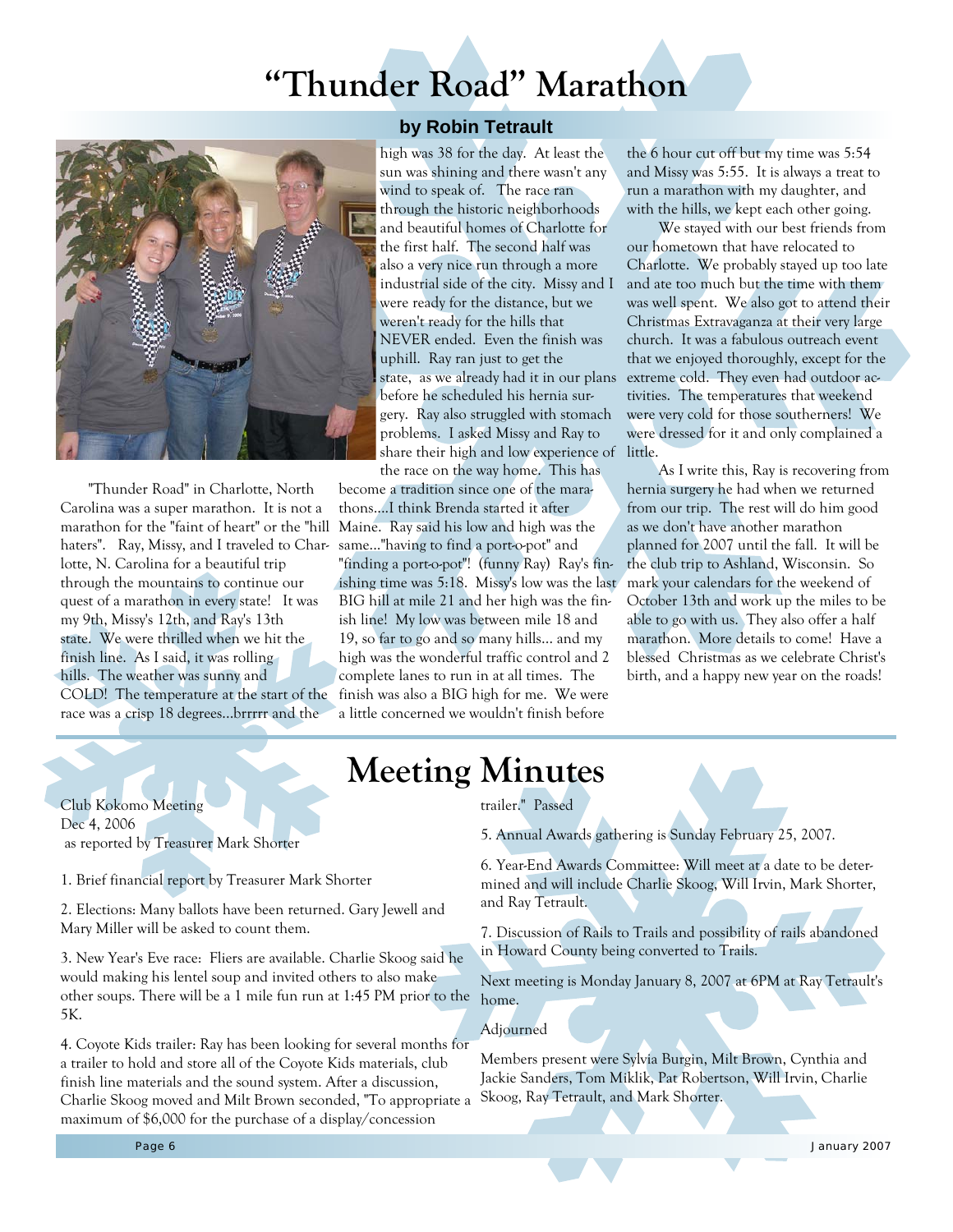# **Otter Creek Trail Marathon**



When the first words out of the race directors mouth are, "I apologize, but……" you know you're in trouble. We were.

Patti, Alec, Quinn, and I got up at 3:30 a.m., packed up, and headed south to Otter Creek Park just south of Louisville for what was supposed to be a somewhat challenging marathon. The boys were just going along to cheer and take pictures (yeah right) but Patti and I were determined to get another state (in our quest for an eventual 50) before the end of the year.

We arrived in plenty of time to get our race packets, which for a small marathon had some nice things, and even had time to walk the first few hundred yards of the course. I'm glad we didn't go further because we may have changed our minds. After getting the instructions that included the "I apologize, but…." we lined up and headed out – all 85-90 of us.

#### **by Brian Reinhardt**

We had to run a short loop of just over 2 miles before we ran 3 loops of an 8-mile course so we started with that. After what was a pretty easy mostly downhill first mile we saw what the race director was apologizing for, a huge hill that wasn't even runnable followed by a series of hills that just kept on going for the next mile. By the time we made it back to the start so that we could begin our three loops we were all just looking at each other with these "Oh my God" looks on our faces wondering what we'd gotten ourselves in to.

The first 3 miles of the 8 mile loop calmed our nerves somewhat because it was only mildly challenging, although very technical due to many roots, rocks, etc.. We couldn't run fast, but we could run. However, the difficulty of the second half of the loop made the first half necessary because we'd have never been able to complete the whole loop, little own the whole marathon! There were many, many hills, fallen trees to climb over or under, so many roots, large rocks, and creeks that it just never seemed to end. By the time we got around to the start/finish area after 1 loop it was demoralizing knowing rest as well as keep on the move occasionthat there were still 2 loops to go!

But go on we did. As hard as it was I was okay with it until I severely twisted my ankle at just past 11 miles. I was running through a stand of pine trees with straw covering the ground when I stepped on a hidden

root or rock and over it went. To say that I ran the last 15 miles would be unfair to the sport so we'll have to go with the term "hobbled" for the remainder of the marathon. By the time I hobbled back around to the start/finish for the second time I was seriously contemplating not going on, but I just couldn't see that now that I only had 1 loop to go.

So off I went at a walk for a while trying to get my ankle to loosen up. All that I really managed was to make myself cold so I had no choice but to get back into some type of groove to finish off the last 6 miles or so. I decided that I run all of the "flat" sections and walk the bigger hills. I managed to get into a pretty good groove by doing so and actually got to the point where I felt pretty good by the last couple of miles. I actually passed 4-5 people during that time, most of which had passed me earlier. I came in  $26<sup>th</sup>$  at 4:56:46 with no boys in sight (again), more tired and sore than I ever remember being, and just wanting to lay down and take a nap. I found the boys and Quinn helped me into some different shoes and he helped me get some pretty good chili as well. I tried to ally as the three of us waited for Patti to come in. She made it in as tired and sore as I was, but I was very proud of her because this truly was what we've decided to call a "brutal" marathon. There's just no other way to describe it.

| 1/2 | Patti Reinhardt |
|-----|-----------------|
| 1/2 | Keith Kubicek   |

- **1/3 Marsha Daugherty**
- **1/3 Andrew Maibaum**
- **1/5 T.A. Weber**
- **1/8 Robin Michael**
- **1/8 Suzy Landrum**
- **1/9 Kim Coy**
- 

The Roadrunner

**1/11 Pam Fisher** 

# **Birthday List**

- **1/11 Trudy Pierce**
- **1/12 Brooke Jones**
- **1/15 Terry Gruel**
- **1/16 Edwina Foust 1/17 Milt Brown**
- **1/18 Annina Gruber**
- **1/18 Lisa Jones**
- **1/21 Joshua B. Revils**
- **1/21 Taxis Bletsis**
- **1/21 Alexandra Bletsis**
- **1/22 Sondra Summerton**
- **1/24 Chantel Sullivan**
- **1/25 Genna Rodgers**
- **1/27 Eric Newman**
- **1/27 Kayla Reinagle**
- **1/30 Jennifer Mayfield**
- **1/31 Angela Minnefield**

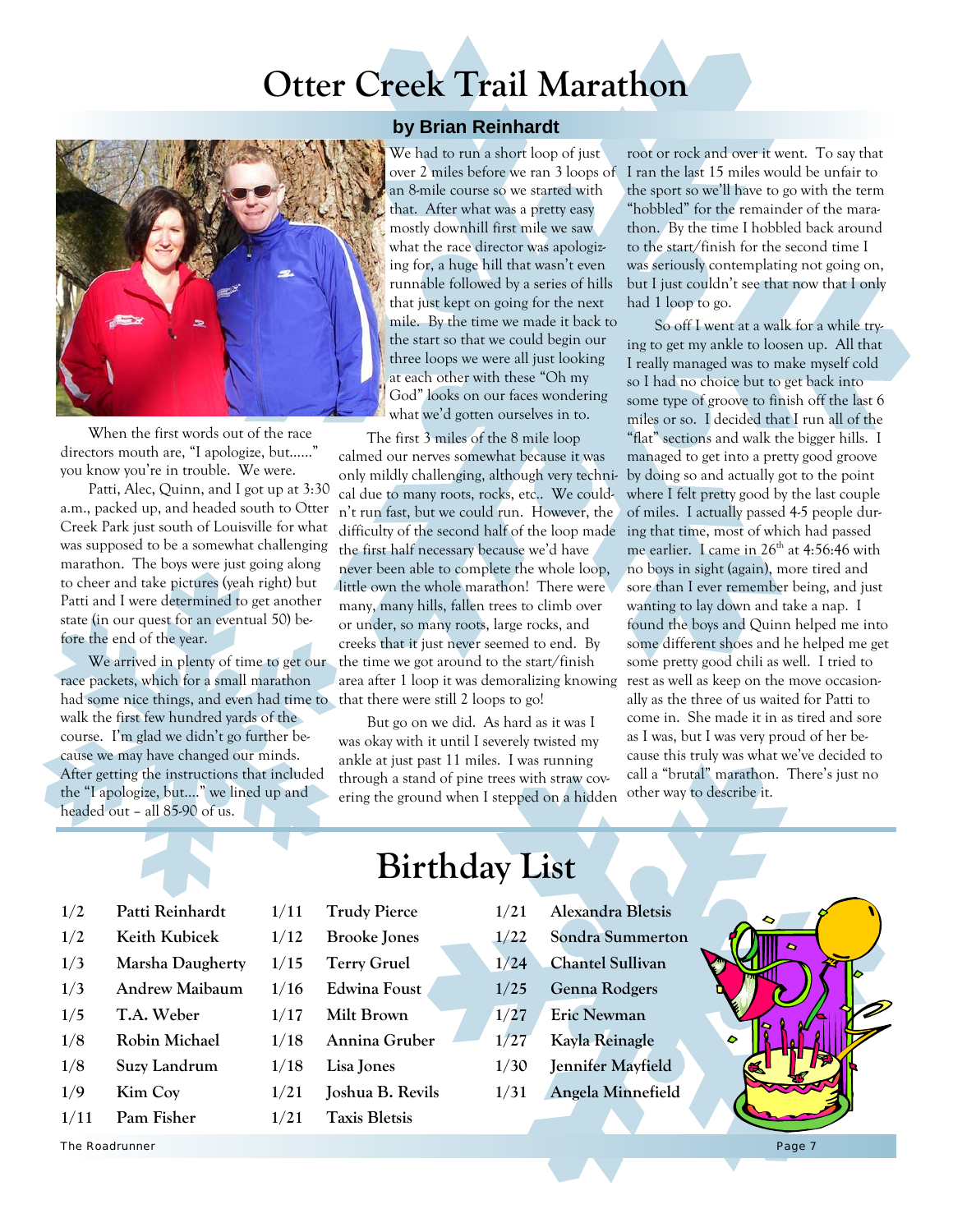**Race Results** 

Club Kokomo Charity Run 5K Sunday, December 03, 2006 UAW 292, Kokomo, IN 1. Scott Colford 17:02 2. Dana Neer 17:46 4. Mason McGovern 19:38 5. Will Irvin 20:01 7. Al Hochgesang 20:57 8. Eric Newman 21:09 11. Kismet Morrison 21:57 12. Ron Moore 21:59 14. Earl Strong 22:44 15. Michelle Hollingsworth 22:50 1st Female 16. Mark Shorter 23:05 17. Eric Mathew 23:16 18. Ricke Stucker 23:21 19. Kelly Wright 23:28 21. Darin Hollingsworth 24:22 22. Mike Daugherty 24:27 23. Travis Sheets 24:28 24. Mike Graham 24:30 25. Michael Lake 24:37 26. Mike Deardorff 24:43 27. Ray Tetrault 25:06 28. John Norris 25:10 29. Mark Rodgers 25:14 30. Scott Goudy 25:35 33. Sam Williamson Sr. 25:56 35. Shannon Reinagle 26:03 36. Gina Sheets 26:04 37. Steve Wand 26:05 38. Teresa Long 26:12 39. Daniel Riffe 26:14 40. Mark Eads 26:38 41. David Hughes 26:40 42. Stan Shuey 26:45 44. David Reinagle 27:18 45. Tom Miklik 27:41 46. James Longwith 27:55 47. Peter Bauson 28:01 48. Jesse Bauson 28:02 50. Bill Bauson 28:39 51. Cassie Bauson 28:39 54. Brett Sanders 29:26 55. Justine Eads 29:52 56. Joyce Pennycoff 29:55 57. Lisa Jones 29:58 59. Robin Tetrault 30:16 60. Amber Longwith 30:35 61. Greg Townsend 31:21 62. Jennifer Mayfield 32:15 64. Marsha Daugherty 32:41 66. Robin Cole 33:55

73. Milt Brown 40:09 74. Charlie Skoog 50:29 74 Finishers Club Kokomo 3 Mile Walk 1. Jerry Lambert 33:31 2. Mary Miller 35:51 1st Female 3. Tim Taflinger 35:52 4. Keith McAndrews 37:30 7. Brian Allen 39:52 8. Amanda Pena 41:20 9. Rick Spencer 41:21 10. Sylvia Burgin 42:44 11. Debbie Riffe 42:46 13. Rocky Smith 42:48 14. Judy Smith 45:53 15. Emily Allen 48:51 16. Kathy Allen 48:52 18. Pat Robertson 49:01 19. Jackie Sanders 49:28 19 Finishers Club Kokomo New Year's Eve December 31, 2006 Kokomo, IN 5k Run 1. BJ Needler 16:12 Wabash 2. Scott Colford 17:14 3. Dana Neer 17:30 7. Mason McGovern 19:27 10. Rachel Hollinger-Janzen 19:45 1st woman 11. Heather Weber 19:54 13. Kismet Morrison 20:09 15. Annina Gruber 20:39 20. Sam Williamson, Jr. 21:16 22. Tony Campbell 21:50 23. Earl Strong 22:10 26. Eric Matthew 22:44 27. Michelle Hollingsworth 22:46 29. Mark Shorter 23:30 31. Darin Hollingsworth 23:58 32. Greg Townsend 23:59 34. John Norris 24:07 36. Mike Graham 24:10 37. Kelly Wright 24:17 39. Mike Deardorff 24:20 41. Roxane Burrous 24:40 43. Shannon Reinagle 24:44 46. Nicole Peel 24:50

67. Keith Bauson 34:32 69. Rhenda Acton 35:01 71. Bob Cupp 38:07

47. Keith Hill 24:57 49. Steve Wand 25:06 50. Ernie Strawn 25:26 51. Teresa Long 25:31 52. Mark Rodgers 25:36 53. David Reinagle 25:49 54. Kim Lee 25:50 55. Vern Graves 26:00 56. Amy Piazza 26:01 57. Stan Shuey 26:06 58. Ricke Stucker 26:11 59. Cassie Bauson 26:25 60. Sam Williamson, Sr. 26:30 61. David Hughes 26:39 62. Lisa Berkhimer 26:44 63. Mark Eads 26:51 65. Ken Swinehart 26:54 66. Sarah Lee 27:12 67. Matt Mince 27:38 71. Estela Mince 27:52 72. Greg Landrum 27:55 73. Tom Miklik 27:59 74. Peter Bauson 28:11 75. Bill Bauson 28:46 79. Joyce Pennycoff 28:55 82. Lisa Jones 30:07 83. James Longwith 30:12 86. Allison Irvin 30:24 87. Patti Reinhardt 30:25 91. Gina Sheets 30:59 92. Justine Eads 31:02 93. Amber Longwith 31:07 94. Robin Tetrault 31:15 96. Jim Burrous 31:45 99. Ryan Bagwell 32:48 101. Chris Williamson 33:11 103. Rhenda Acton 33:20 106. Keith Bauson 33:47 107. Robin Cole 34:26 110. Doris Griffith 35:19 113. Geana Moore 37:46 114. Ron Moore 37:48 117 Finishers 5K Walk 1. Jerry Lambert 32:32 2. Keith McAndrews 33:12 3. Mary Miller 34:37 1st woman 4. Tim Taflinger 33:55 5. Steve Inman 35:56 6. Amanda Pena 36:37 10. Robin Michael 39:19 12. Brian Allen 40:38

14. Ray Jean Swinehart 41:38

15. Jane Inman 41:38 16. John McGinty 41:53 17. Rocky Smith 42:16 18. Sylvia Burgin 43:38 20. Judy Smith 46:52 22. Pat Robertson 48:08 25. Cara Mince 48:39 26. Jackie Sanders 48:42 27. Cynthia Sanders 48:44 31. Debbie Riffe 50:40 31 Finishers

#### **Other Race Results**

Thunder Road Marathon December 9, 2006 Charlotte, NC 1. Birhanu Wukaw 2:24:20 1w. Barbie Dalton 3:13:24 789. Ray Tetrault 5:18:10 835. Robin Tetrault 5:54:20 848 Finishers

Rocket City Marathon December 9, 2006 Huntsville, AL 1. Joseph Chirlee 2:32:30 1w. Janet Cherobon 2:51:45 6. Scott Colford 2:38:20 950 Finishers

Sunmart Texas Trail Endurance 50-miler December 9, 2006 Huntsville, TX 1. Greg Crowther 5:37:37 1w. Anne Lundblad 6:33:21 159. Gina Sheets 11:06:12 193 Finishers/284 Starters

Otter Creek Trail Marathon December 10, 2006 Otter Creek Park, KY 1. Andrei Volik 3:32:33 1w. Robin Meagher 4:46:10 26. Brian Reinhardt 4:56:46 63. Patti Reinhardt 6:38:27 83 Finishers

Huff 50k December 30, 2006 Huntington, IN 1. Terry Crompton 4:05:39 1w. Nancy Kleinrock 4:41:01 143. David Hughes 6:29:48 213 Finishers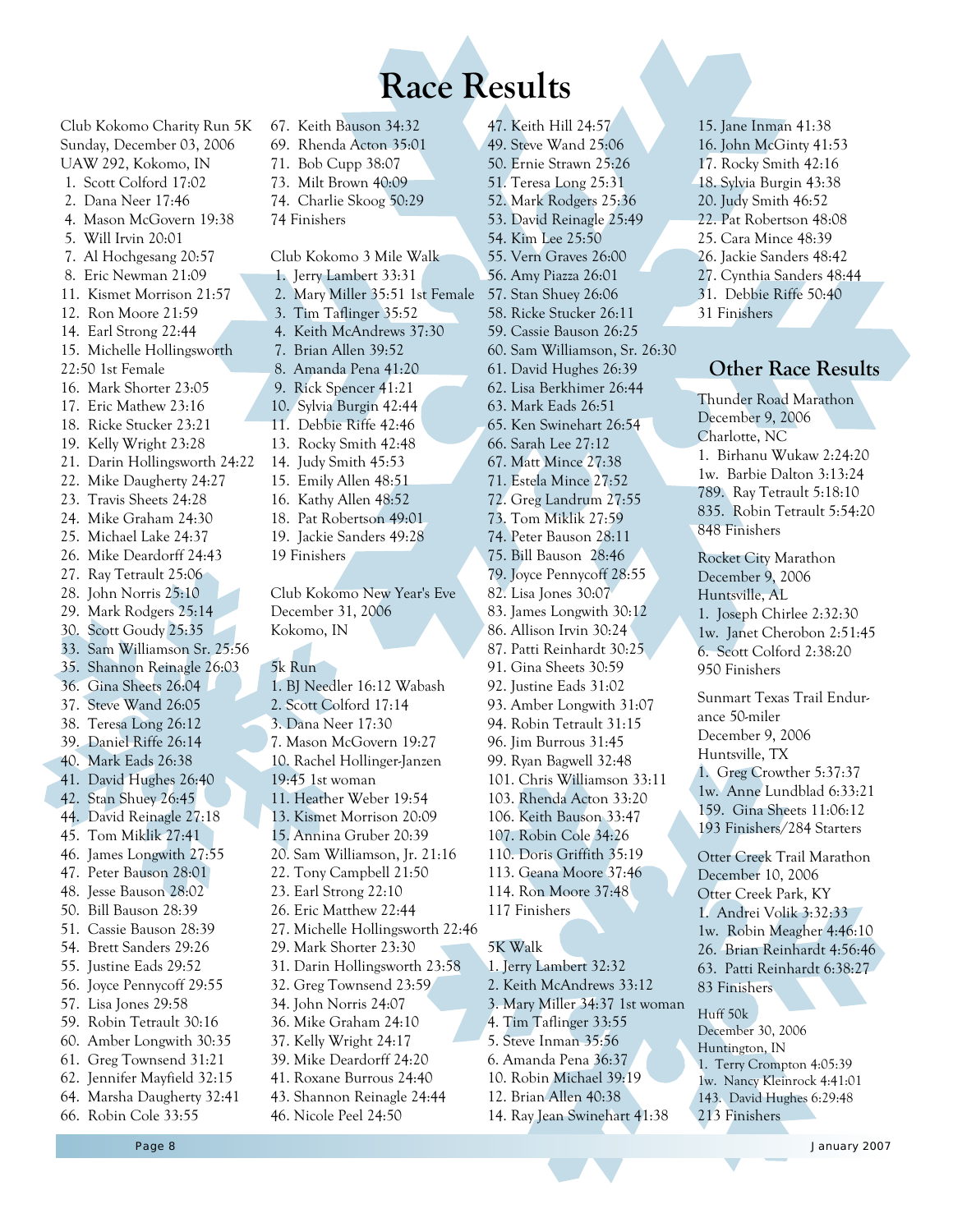# **Final 2006 Points Standings**

**Races scored include the Groundhog 7, JN Amboy, Old Ben, The Ultimate Challenge, Race for the Cure, Peru Trail Run, JN Jackson Morrow, Trojan Trot, JN Greentown, Relay for Life, Race for Grace, Haynes Apperson, Ironhorse, Panther Prowl, JN Converse, Age-graded, Run for Shelter (runners), Blueberry Stomp (runners), BeeBumble, Symphony, Cole Porter, JN Bunker Hill, The Mounds, McKinley School, Charity Run, New Year's Eve Run and any one marathon, one half-marathon, or one volunteer.** 

#### **Runners**

#### **Women**

 $0-12$ Brianna Jones 2-40 Kayla Reinagle 2-40 Zoe Irvin 1-10 Lauren Weber 1-10 Natalie Weber 1-10

#### 13-19

Amber Longwith 17-224 Sarah Lee 11-142 Sarah Bauson 7-122H Vanessa Lorenz 9-122V Laura Bauson 7-107MH Megan Tetrault 7-97HV Annina Gruber 4-80 Katie Hollingsworth 4-75V Nicole Parry 3-45 Katie Christenson 1-20 Waverly Neer 1-20 Kylie White 1-20V Mindy Tetrault 1-10

#### 20-24

Michelle Tetrault 5-80V Grace Bauson 3-55 Stephanie Miller 2-40H Ashley Taflinger 1-20 Holly Hurlburt 1-15 Jennifer Mahn 1-12

#### 25-29

Kelly Wright 13-250MH Shannon Reinagle 14- 235MH Justine Eads 11-173 Karen Bush 7-109H Allison Irvin 7-102V Kim Coy 3-52MH Estela Mince 1-12

#### 30-34

Lisa Jones 13-235H Amy Piazza-Graves 6-120H Lisa Stucker 6-100H Robyn Pagington 1-20V

#### 35-39

Gina Sheets 14-239MHV Heather Weber 11-210HV Jennifer Mayfield 10-149

Teresa Long 6-102MH Tami Moore 5-85H Nicole Peel 4-75MH Jerelyn Bradway 3-52H Lisa Berkhimer 1-10 Carrie Gruel 1-10 Marti Sholty 1-10

40-44 Patti Reinhardt 21-360MHV Michelle Hollingsworth 19- 355H Sharon Miller 10-128H Tammy Cody 9-126M Kim Anderson 1-20M

Evangeline Bletsis 1-20

#### 45-49

Cassie Bauson 15-277MH Roxane Burrous 14-265MHV Carla Yerkes 4-80H Sandy Knowland 5-72 Cheryl Marner 4-70MH Nancy Ward 3-55H Lorie Zandi 2-35H Ellen Nichols 1-20H Nancy Anderson 1-12

#### 50-54

Lorene Sandifur 24-460HV Robin Tetrault 18-274MV Robin Cole 15-203V Joyce Pennycoff 12-200HV Christine Williamson 10- 151HV Marsha Daugherty 6-88V

#### 55-59

Rhenda Acton 8-160HV Anne Wiles 3-50V Karmen Glaspy 3-45H Kathy Barnett 3-40V Susan Coghill 2-35 Barb Wand 2-30V Shirley Wilson 2-30H Toni Rethlake 1-10

#### 60-64

Doris Griffith 5-100MHV Trudy Pierce 3-45H Susan Gerhart 2-40H Sarah Kleinknight 2-40H Kathleen Leach 2-35H

#### 0-12 James Longwith 17-294 Josh Revils 8-140 Keith Bauson 6-110 Ben Bradshaw 2-40 Nicholas Webster 2-27 Quinn Reinhardt 1-20V Corey Moore 1-10

#### 13-19

**Men** 

Mason McGovern 10-185V Sam Williamson Jr. 10- 143H Matthew Robertson 8-142 Peter Bauson 6-97 Jesse Bauson 4-80H Jordan Lee 7-77 Bryan Phillips 3-60 Tony Robinette 3-34 Brandon Sheline 3-34 Caleb Cole 3-30 Brett Sanders 2-30 Kaleb Hollingsworth 3-28V Jordan Brown 2-24 Carl Christenson 1-20 Daniel Riffe 1-20 Andrew Swinehart 1-20H Levi Parks 1-5

#### 20-24

Seth Daugherty 3-60 Eric Newman 3-50 Nathan Havermale 3-47 Ryan Hurlock 2-40 Josh Daugherty 1-15

#### 25-29

Mark Eads 10-195 Matt Mince 4-67H Jason Rush 2-40H Ryan Woolever 2-40H Matt Yarosz 2-40 Greg Sullivan 1-20

#### 30-34

William Irvin 15-285H David Reinagle 13-202H T.A. Weber 10-143HV Keith Hill 9-134H Jeff Kuczera 7-125

Ron Moore 15-280H Michael Lake 8-140 Vern Graves 8-126H Travis Sheets 6-105MHV Scott Colford 3-60M Mitch Reeves 3-50H Anthony Campbell 2-35H Shawn Mayfield 2-32H Mark Jones 1-12

#### 40-44

35-39

Brian Reinhardt 17-305MHV Michael Graham 21-259HV Darin Hollingsworth 15- 215V Kim Lee 14-192 Dana Neer 10-190HV Dan Lutes 7-130MH Mark Webster 6-86HV Mike Williams 4-59H Kismet Morrison 3-47 Mike Jones 2-30H Rich Bradshaw 2-27 Scott Goudy 1-20 Gary Jewell 1-20V Jack Lotzgeselle 1-20H

#### 45-49

Eric Mathew 20-323MH Al Hochgesang 17-279V Byron Bundrent 13-250H Mark Rodgers 19-249H Ray Tetrault 16-229MV Ken Swinehart 7-96H Bill Bauson 6-81H Jerry Meiring 5-51

#### 50-54

Mike Deardorff 27-354MHV Mark Shorter 23-350HV Earl Strong 19-338MH Greg Townsend 13-180V Don Gifford 11-176H Chuck Masters 5-100H Russ Hovermale 7-98H Dave White 3-60MH Michael Campbell 4-47M John Sites 2-40HV Karl Stoneking 2-32H Dave Zandi 2-32H Rex Piercy 1-20M Mike Rethlake 1-10 Greg Landrum 1-9

#### 55-59

Ricke Stucker 24-425HV Steve Wand 19-294HV Charlie Skoog 14-235MV Tom Miklik 15-223MHV Steve Kilcline 6-91HV Fred Chew 4-52H John Wiles 3-50HV Joe Rangel 2-40 Phil Leininger 3-30

#### 60-64

Sam Williamson Sr. 13-237H David Hughes 13-217M Jim Burrous 11-184MH Doug Mankell 10-162V Bill Barnett 7-120MHV Dale Sullivan 4-59

#### 65-69

Stan Shuey 18-342 John Norris 7-130HV Charles Johnson 3-45 Ernie Strawn 2-35 Darrell Pennycoff 1-20V Jerry Leach 1-15

#### 70+

Robert Cupp 14-257 Milt Brown 6-92 Bill Heck 3-60V Riley Case 1-15

#### **Walkers**

#### **Women**

49-

Mary Miller 23-440HV Amanda Pena 18-275V Debbie Riffe 19-231V Emily Allen 12-140 Jane Inman 11-129HV Raye Jean Swinehart 10-125H Cara Lee 5-49 Geana Moore 3-29 Carol Savage 2-29H Karen Jewell 1-20V Nancy White 1-20V Teena Van Meter 2-16 Becky Christenson 1-10 Doris Carden 1-9 Susan Robertson 1-7 (continued on page 10)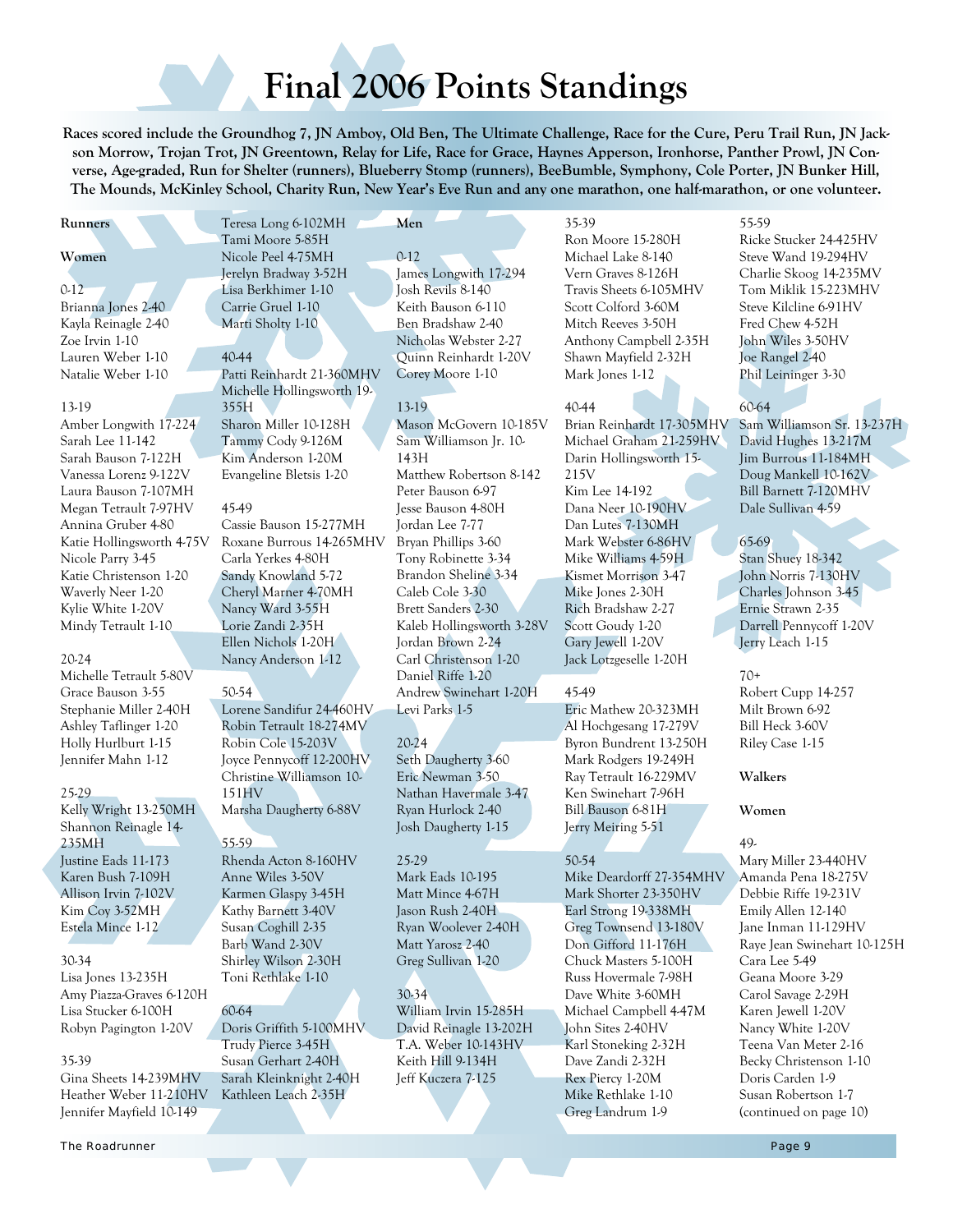# **New Year's Eve "Gift Race"**



**Lisa Berkhimer finishes just ahead of Mark Eads.**

With a record turnout, including about 100 race day registrants, the New Year's Race was a huge success this year. Nobody seemed to mind the drizzly weather, considering it could have been - 20\* out there instead of over 50\*. With very little overhead for this race Coyote Kids will benefit greatly from all of the local runners and many from afar coming to Kokomo to enjoy another well run Club Kokomo event.

Wabash runner BJ Needler took the overall run and club member Jerry Lambert took the walk. Ther

women's winners were a Goshen woman, able to choose a gift. Rachel Hollinger-Janzen, and club member Mary Miller in the walk. The top **by Brian Reinhardt** 

Scott Colford and Heather Weber. Once again, club members came together and provided some delicious soups, chilis, rolls, and sweets to the participants. It always amazes me at just how great this group of people that we call Club Kokomo really are. Good stuff!

finishing club runners for the run were

Mark Shorter had a great idea this year that I think will really grow from year to year. He suggested that anyone that wanted to bring a gift for a gift exchange in place of the typical awards. About 20 runners/walkers did so and it was lots of fun to see the participants be

As we get the word out about this I suspect that this will become known as the "Gift Race". Start considering what you might want to bring for your gift next year if you forgot about it this year! This race will continue to grow and will be more and more fun!

Thanks to UAW Local 292 for the use of their building once again. See you there next year!



**Shannon Reinagle sprints to the finish.**



John Norris seems to be enjoy- Ernie Strawn looking strong. **ing himself.**

**New Members Scott Colford Scott Goudy Ryan Hanlon** 

**Welcome to Club Kokomo!** 

## **Final 2006 Points Standings (continued)**

#### 50+

Sylvia Burgin 21-372 Pat Robertson 18-244HV Judy Smith 15-215 Cynthia Sanders 16-185V Diane Gifford 6-105 Kathy Allen 3-42 Edwina Foust 2-32V

Helen Brown 2-30V Angie Lorenz 1-20V Sherry Stoneking 1-20H Jill Parry 1-15 Julia Green 1-10 Barb Hobbs 1-10

**Men** 

49- Keith McAndrews 20- 375MHV Brian Allen 17-253 Steve Inman 11-190HV Nicholas Allen 9-120

Bruce Savage 2-30H Ray Bradway 1-15

#### $50+$ Jerry Lambert 23-440HV Tim Taflinger 22-320HV Rick Spencer 14-218HV Jackie Sanders 20-201V

Robin Michael 14-164MH Rocky Smith 11-112 Toney Lorenz 8-98H John Robertson 3-35 Melvin Hobbs III 2-30H John McGinty 2-29 Walter Brown 1-10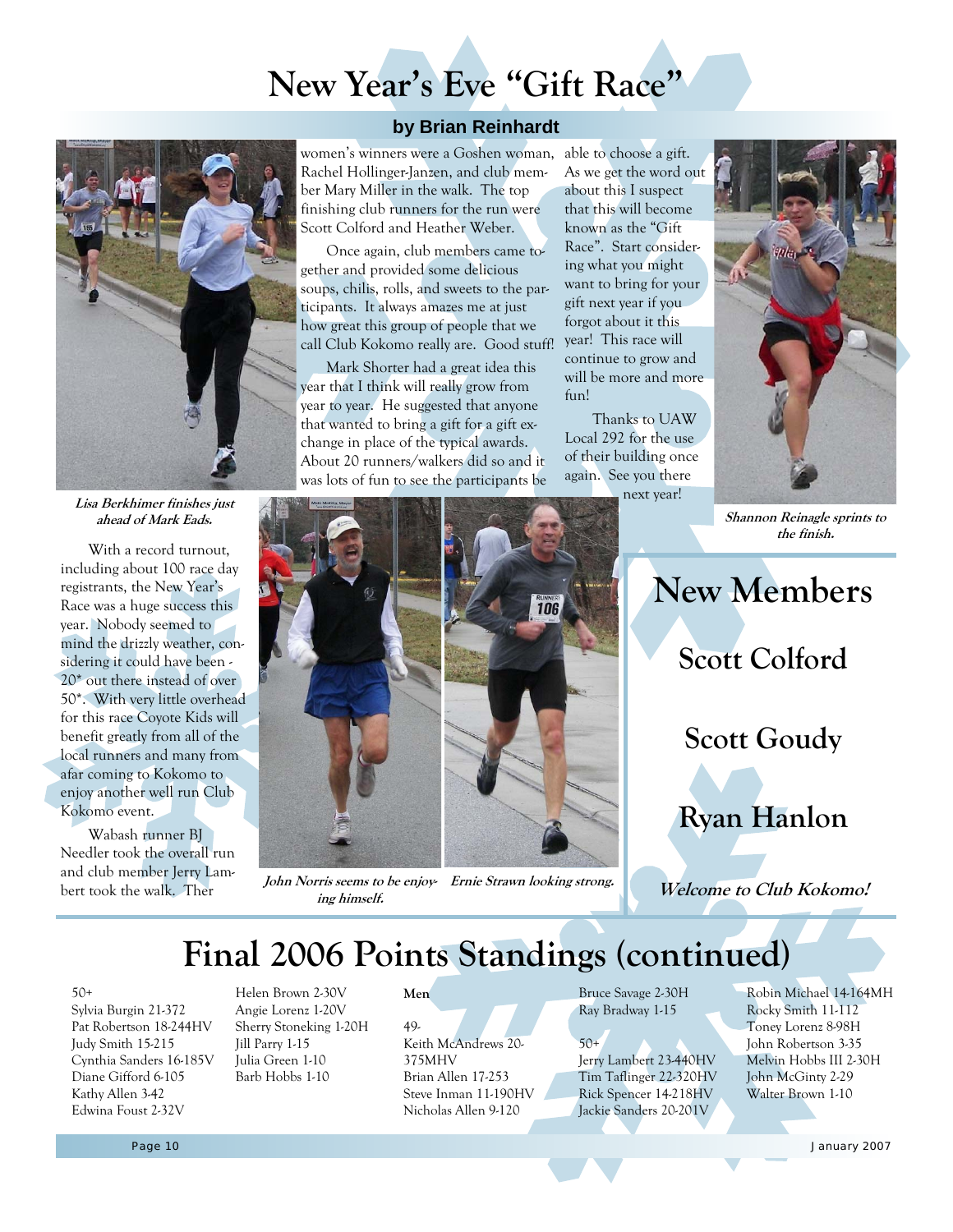March 10 Norris Insurance 5K Run/Walk Time: 9 AM Location: Amboy, IN

March 24 Old Ben 5K Run/Walk Time: 9 AM Location: Highland Park

March 31 CK Ultimate 10m run or 5m Run/Walk Time: 9 AM Location: Logansport, IN

April 21 Race for the Cure 5K Run/Walk Time: 9 AM Location: Indianapolis, IN 10 points for each finisher

May 12 CKRR 5K Trail Run/ Walk Time: 8 AM Location: Peru River Walk

May 19 Norris Insurance 4M Run/ 3M Walk Time: 8 AM Location: Jackson Morrow Park

June 2 Helping Hands 5KRun/ Walk Time: 8 AM Location: Sharpsville, IN

June 9 Norris Insurance 5 Mile Run/ 5K Walk Time: 8 AM Location: Greentown, IN

June 15-16 Relay for Life Location: Kokomo High School

June 23 Race for Grace 5K Run Time: 8 AM Location: Logansport, IN

June 30 Haynes-Apperson 4 Mile Run/3 Mile Walk CKRR 4 Mile Run/ 5K Walk Time: 8 AM Location: Memorial Gym, Kokomo

# **2007 Race Calendar**

July 14 Iron Horse 4 Mile Run/ 3 Mile Walk Time: 8 AM Location: Logansport, IN

July 21 Panther Prowl 4 Mile Run/5k Walk Time: 8 AM Location: Western H.S., Russiaville

August 4 Norris Insurance 5K Run/ Walk Time: 8 AM Location: Converse, IN

August 11 CKRR Age-Graded 4 Mile Run & 5K Walk Time: 8 AM Location: Highland Park

Sept 16 Club Kokomo 5 Mile Run/5k Walk Time: 2 PM Location: Nickel Plate Trail, Peru (Non Points)

September 22 BeeBumble 5k-10k Run/5k Walk Time: 8 AM Location: Burnetsville, IN

September 29 Kokomo Symphony 5K Run/Walk Time: 9 AM Location: Highland Park October 6 Cole Porter 5k-15K Run/5k Walk Time: 8:30 AM Location: Peru, IN

October 20 Norris Insurance 5 Mile Run/ 5K Walk Time: 9 AM Location: Bunker Hill, IN

November 4 Run the Mounds 5m Run/Walk Time: 2 PM Location: Anderson, IN

November 10 Time: 9 AM Location: McKinley School November 22 CKRR Thanksgiving Day Fun Run Time: 8 AM Location: Highland Park (Non Points)

December 2 CKRR Charity Run 5K Time: 2 PM Location: UAW Local 292 (20 pts each finisher)

December 31 New Years Eve 5k Run/Walk Time: 2 PM Location: UAW Local 292

# **Other Races**

January 6 23rd Annual Siberian Express 7.6 Mile Trail Run 11:00 AM Kickapoo State Park Danville, IL Kennekuk (217)431-4243

February 3 Bop to the Top 37 Stair Climb 10:00 AM One America Building Downtown Indy (317)733-3300

February 4 35th Annual Groundhog 7 1:00 PM Zionsville High School (317)989-2357

February 10 Cupid's Fling 5k 9:00 AM Northview Christian Church Carmel, IN (800)262-RACE

February 24 Polar Bear 5-Miler 9:00 AM Indiana War Memorial, Indy (317)884-4001

of the Roadrunner Page 11 and the Contract of the Contract of the Contract of the Contract of the Page 11 and the Page 11 and the Page 11 and the Page 11 and the Page 11 and the Page 11 and the Page 11 and the Page 11 and